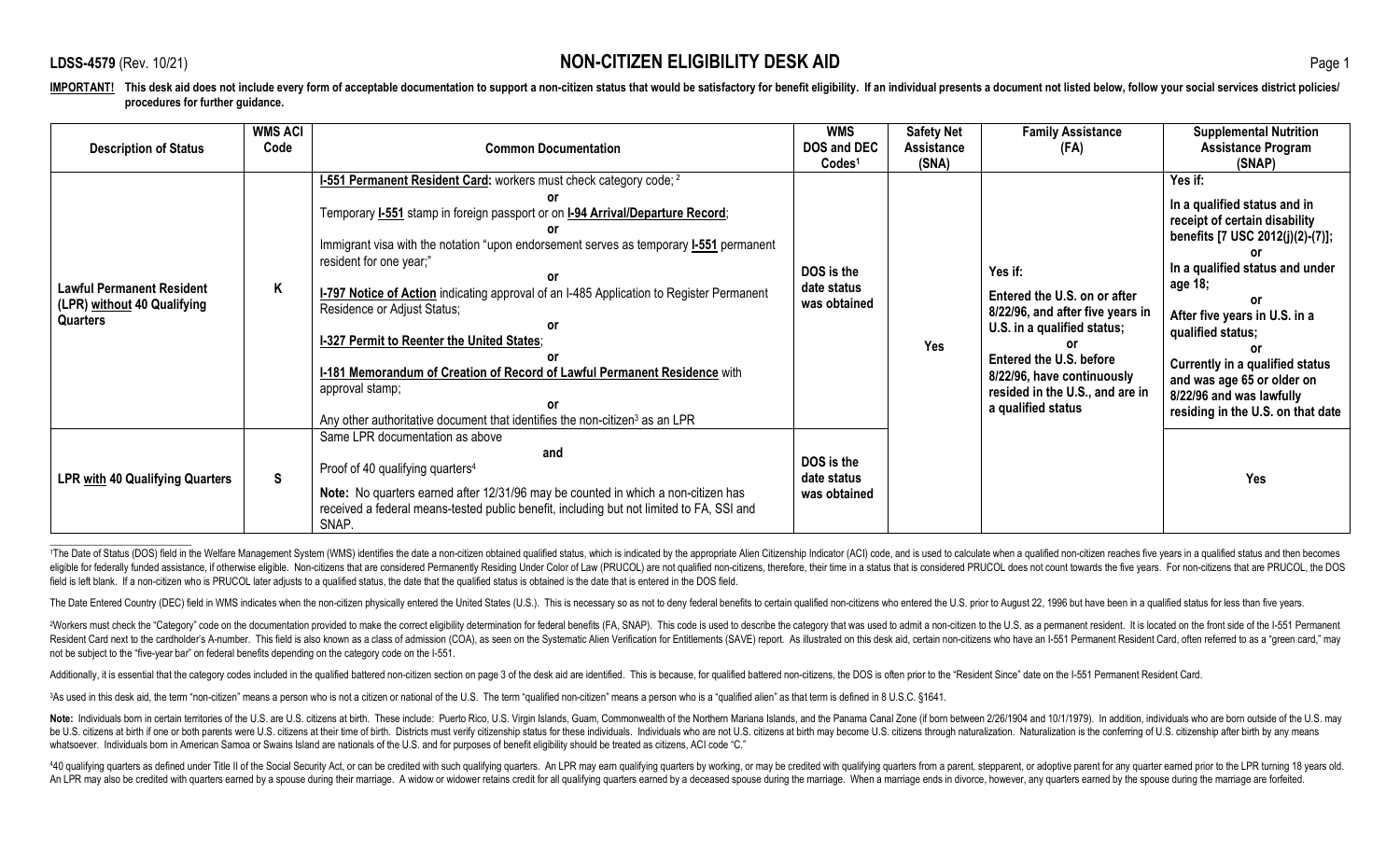| <b>Description of Status</b>                                                                                                                                                                                                                                                                                                                                                                                                               | <b>WMS ACI</b><br>Code | <b>Common Documentation</b>                                                                                                                                                                                                                                                                                                                                                                                                                                                                                                                                                                                                                                                                                                                                                                                                                                                                                                                                                                                                                                                                                                                                                                                                                                                                                                                                                                                                                                                                                                                                                                                                                                | <b>WMS</b><br>DOS and                                                             | <b>Safety Net</b><br><b>Assistance</b> | <b>Family Assistance</b><br>(FA) | <b>Supplemental Nutrition</b><br><b>Assistance Program</b> |
|--------------------------------------------------------------------------------------------------------------------------------------------------------------------------------------------------------------------------------------------------------------------------------------------------------------------------------------------------------------------------------------------------------------------------------------------|------------------------|------------------------------------------------------------------------------------------------------------------------------------------------------------------------------------------------------------------------------------------------------------------------------------------------------------------------------------------------------------------------------------------------------------------------------------------------------------------------------------------------------------------------------------------------------------------------------------------------------------------------------------------------------------------------------------------------------------------------------------------------------------------------------------------------------------------------------------------------------------------------------------------------------------------------------------------------------------------------------------------------------------------------------------------------------------------------------------------------------------------------------------------------------------------------------------------------------------------------------------------------------------------------------------------------------------------------------------------------------------------------------------------------------------------------------------------------------------------------------------------------------------------------------------------------------------------------------------------------------------------------------------------------------------|-----------------------------------------------------------------------------------|----------------------------------------|----------------------------------|------------------------------------------------------------|
| Refugee<br>$\bullet$<br><b>Conditional Entrant (A</b><br>status granted to Refugees<br>prior to 1980)<br>Iraqi or Afghan Special<br>$\bullet$<br><b>Immigrant Visa Holder (SIV)</b><br>or SQ/SI Parolee<br>Afghan Humanitarian<br>$\bullet$<br>Parolee <sup>5</sup><br>Amerasian Immigrant<br>$\bullet$<br><b>Certain Hmong or Highland</b><br>Laotian<br>*Also explore eligibility for Refugee<br>Cash Assistance (RCA).<br>See 16-ADM-02 | R                      | I-551 Permanent Resident Card, or I-94 Arrival/Departure Record or Passport<br>stamped/coded: AM1, AM2, AM3, AM6, AM7, AM8, AR1, AR6, R8-6, RE1, RE2, RE3, RE4,<br>RE5, RE6, RE7, RE8, RE9, CQ1, CQ2, CQ3, SI-1, SI-2, SI-3, SI-6, SI-7, SI-8, SI-9, SQ1, SQ2,<br>SQ3, SQ4, SQ5, SQ6, SQ7, SQ8 or SQ9;<br>or<br>Department of Homeland Security (DHS)/Customs and Border Protection (CBP) or DHS/United<br>States Citizenship and Immigration Services (USCIS) Temporary I-551 Alien Documentation<br>Identification and Telecommunication (ADIT) stamp;<br>٥r<br>I-766 Employment Authorization Card coded: A3 or A03;<br>I-94 Arrival/Departure Record or Passport stamped/coded: "admitted under Section 207 or<br>203(a)(7) (as in effect prior to 4/1/80) of the Immigration and Nationality Act (INA)," or<br>"Refugee," or Iraq or Afghanistan national stamped: "admitted under Section 101(a)(27) of the<br>INA;" or "SQ/SI parole," or evacuees from Afghanistan with one of the following stamps:<br>"Humanitarian Parole per INA Section 212(d)(5)(A)," or DHS/CBP stamp noting Operation Allies<br>Refuge or "OAR," or DHS/CBP admission stamp noting Operation Allies Welcome or "OAW," or<br>DHS/CBP admission stamp noting "DT;"<br>I-94 Arrival/Departure Record with a separate, printed page on CBP letterhead, and the<br>following notation, signed and dated by a USCIS officer: Special Immigrant Status (SQ/SI)<br>Parolee; Section 602(B)(1) AAPA/Section 1059(a) NDAA 2006; Date: USCIS Officer:<br>o۳<br><b>I-797 Notice of Action</b> indicating approval of an I-730 "Refugee;"<br>or<br><b>I-571 Refugee Travel Document</b> | <b>DEC Codes</b><br>DOS is the<br>date the non-<br>citizen<br>entered the<br>U.S. | (SNA)<br>Yes                           | Yes                              | (SNAP)<br>Yes                                              |
| Asylum Granted <sup>6</sup><br>*Also explore eligibility for RCA.<br>See 16-ADM-02                                                                                                                                                                                                                                                                                                                                                         | A                      | I-551 Permanent Resident Card coded: AS1, AS2, AS3, AS6, AS7, or AS8;<br>٥r<br>I-766 Employment Authorization Card coded: A5 or A05;<br>I-94 Arrival/Departure Record stamped: "Granted asylum under Section 208 of the INA;"<br>I-797 Notice of Action indicating approval of an I-730 "Asylee;"<br>or<br>Grant letter from the USCIS Asylum Office;<br><b>or</b><br>Order of an immigration judge granting asylum                                                                                                                                                                                                                                                                                                                                                                                                                                                                                                                                                                                                                                                                                                                                                                                                                                                                                                                                                                                                                                                                                                                                                                                                                                        | DOS is the<br>date status<br>was obtained                                         | Yes                                    | Yes                              | Yes                                                        |

\_\_\_\_\_\_\_\_\_\_\_\_\_\_\_\_\_\_\_\_\_\_\_\_\_\_\_\_ 5 Afghan Humanitarian Parolees shall be eligible for certain benefits until March 31, 2023, or the end of the individual's parole term, whichever is later. 6 If the non-citizen has not been granted asylum, but is an asylum applicant with employment authorization, refer to page 8 to determine SNA eligibility.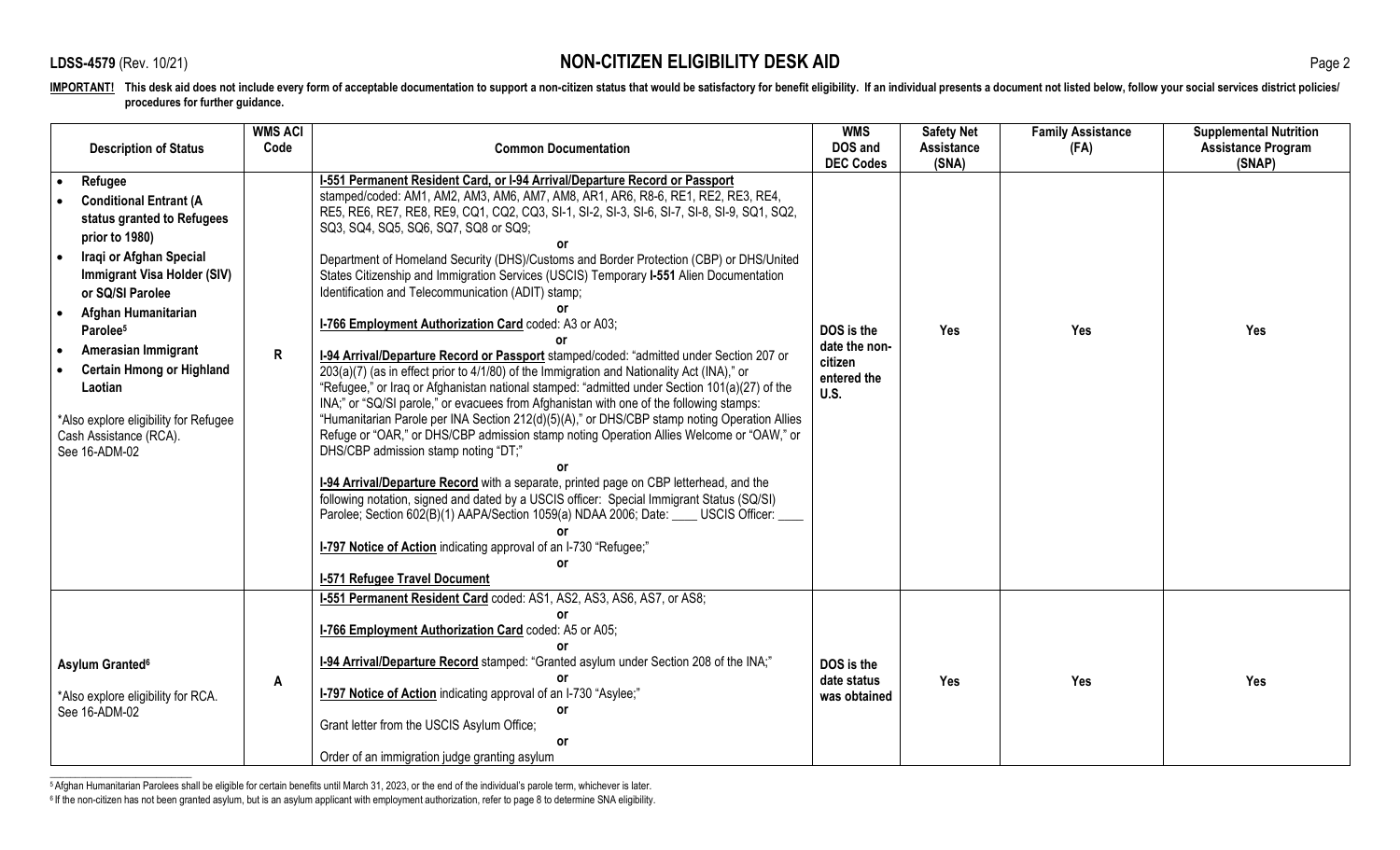| <b>Description of Status</b>                                                                                                                                                                                                                                                                                                                                                                                                                                                                                                                                                                                                                                                                                                                                                                                                                                                    | <b>WMS ACI</b><br>Code | <b>Common Documentation</b>                                                                                                                                                                                                                                                                                                                                                                                                                                                                                                                                                                                                                                                                                                                                                                                                                                                                                                                                                                                                                                                                                                                                                                                                                                                                                                                                          | <b>WMS</b><br><b>DOS and DEC</b><br>Codes              | <b>Safety Net</b><br><b>Assistance</b><br>(SNA) | <b>Family Assistance</b><br>(FA)                                                                                                                                                                                          | <b>Supplemental Nutrition</b><br><b>Assistance Program</b><br>(SNAP)                                                                                                                                                                                                                                                                                                                                                                 |
|---------------------------------------------------------------------------------------------------------------------------------------------------------------------------------------------------------------------------------------------------------------------------------------------------------------------------------------------------------------------------------------------------------------------------------------------------------------------------------------------------------------------------------------------------------------------------------------------------------------------------------------------------------------------------------------------------------------------------------------------------------------------------------------------------------------------------------------------------------------------------------|------------------------|----------------------------------------------------------------------------------------------------------------------------------------------------------------------------------------------------------------------------------------------------------------------------------------------------------------------------------------------------------------------------------------------------------------------------------------------------------------------------------------------------------------------------------------------------------------------------------------------------------------------------------------------------------------------------------------------------------------------------------------------------------------------------------------------------------------------------------------------------------------------------------------------------------------------------------------------------------------------------------------------------------------------------------------------------------------------------------------------------------------------------------------------------------------------------------------------------------------------------------------------------------------------------------------------------------------------------------------------------------------------|--------------------------------------------------------|-------------------------------------------------|---------------------------------------------------------------------------------------------------------------------------------------------------------------------------------------------------------------------------|--------------------------------------------------------------------------------------------------------------------------------------------------------------------------------------------------------------------------------------------------------------------------------------------------------------------------------------------------------------------------------------------------------------------------------------|
| Qualified Battered Non-Citizen7<br>A U.S. citizen's or LPR's battered<br>spouse, or child, or parent or child<br>of such battered person, who:<br><b>Obtains "Notice of Prima Facie"</b><br>Case from the USCIS under the<br>Violence Against Women Act<br>(VAWA);<br>Has an I-360 self-petition under<br>VAWA that is approved;<br>Has a pending I-360 self-petition and<br>is determined to be a credible victim<br>of domestic violence by the<br>district's Domestic Violence Liaison<br>(DVL);<br>Is determined to be a credible victim<br>of domestic violence by the<br>district's DVL with a pending or<br>approved I-130 petition;<br>Has an application for VAWA<br>cancellation of removal or<br>suspension of deportation that has<br>been granted or is pending and the<br>immigration court finds that the<br>applicant has a prima facie case for<br>this relief | B                      | I-551 Permanent Resident Card coded: B11, B12, B16, B17, B20, B21, B22, B23, B24, B25, B26,<br>B27, B28, B29, B31, B32, B33, B36, B37, B38, BX1, BX2, BX3, BX6, BX7, BX8, IB1, IB2, IB3, IB6,<br>IB7, IB8 or Z14;<br>I-766 Employment Authorization Card coded: A09, A15 or C31;<br>I-94 Arrival/Departure Record coded: K3, K4, V1, V2 or CR-1-7 and a pending or approved I-130;<br>I-797 Notice of Action indicating prima facie eligibility of an I-360 self-petition under Section<br>204(a)(1)(A)(iii) or (iv), or Section 204(a)(1)(B)(ii) or (iii) of the INA;<br>I-797 Notice of Action indicating approval or pending I-360 self-petition under Section 204(a)(1)(A)(ii)<br>or (iii) or (iv), or Section 204(a)(1)(B)(ii) or (iii) of the INA;<br>I-797 Notice of Action indicating approval or pending I-130 visa petition under Section 204(a)(1)(A)(i)<br>of the INA (spouse or child of a U.S. citizen), or Section 204(a)(1)(B)(i) (spouse or child of a lawful<br>permanent resident);<br>Any other document from the USCIS indicating the non-citizen has a K or V visa and a pending or<br>approved I-130;<br>Order from the Executive Office of Immigration Review (EOIR) under Section 240A(b)(2) of the INA or<br>if the application is pending documentation that the court finds that the applicant has a prima facie<br>case for this relief | DOS is the date<br>status was<br>obtained <sup>8</sup> | Yes                                             | Yes if:<br>Entered the U.S. on or after<br>8/22/96, and after five years in<br>U.S. in a qualified status;<br>Entered the U.S. before 8/22/96,<br>have continuously resided in the<br>U.S., and are in a qualified status | Yes if:<br>In a qualified status and in receipt<br>of certain disability benefits [7 USC<br>$2012(j)(2)-(7)$ ];<br>or<br>In a qualified status and under age<br>18:<br>In a qualified status and have 40<br>qualifying quarters;<br>0r<br>After five years in U.S. in a<br>qualified status;<br>0r<br>Currently in a qualified status and<br>was age 65 or older on 8/22/96 and<br>was lawfully residing in the U.S. on<br>that date |

 $<sup>7</sup>For non-citizers to be treated as qualified batteries on or-citizers, they must meet four requirements: 1. Be a credible victim of battery or extremecruelt. and <sup>7</sup>$ </sup>

1. Be a credible victim of battery or extreme cruelty; and <br>2. Have appropriate immigration documentation; and <br>2. Have appropriate immigration documentation; and **1. Interview 1. A.** No longer reside in the same household

4. No longer reside in the same household as the abuser.

Districts should refer to 06-INF-14 for additional information about qualified battered non-citizens and eligibility.

<sup>8</sup>In general, the DOS for TA and SNAP is when all four of the criteria in footnote 6 are met. Exception for SNAP: Per current United States Department of Agriculture (USDA) guidance, for non-citizens with an approved I-36 petition was approved, or the date the prima facie determination was made by USCIS, whichever is earlier.

WMS only records one DOS. If the DOS for TA and SNAP are different, enter the earlier of the two dates in WMS so that the non-citizen can receive the federal benefits they are eligible for; the later date must be noted, an issued appropriately. See GIS 19 TA/DC038 "SNAP and TA Date of Status (DOS) Determination for Qualified Battered Non-Citizens," for further information.

Note: Non-citizens who file for VAWA related immigration relief often later adjust their immigration status to become LPRs. The "residence since" date on the 1-551 Permanent Resident Card indicates the date LPR status was both TA and SNAP, use the earliest appropriate date as the DOS for benefit eligibility. If a non-citizen presents an I-551 with one of the codes noted above, review the case record, and/or ask the non-citizen if they have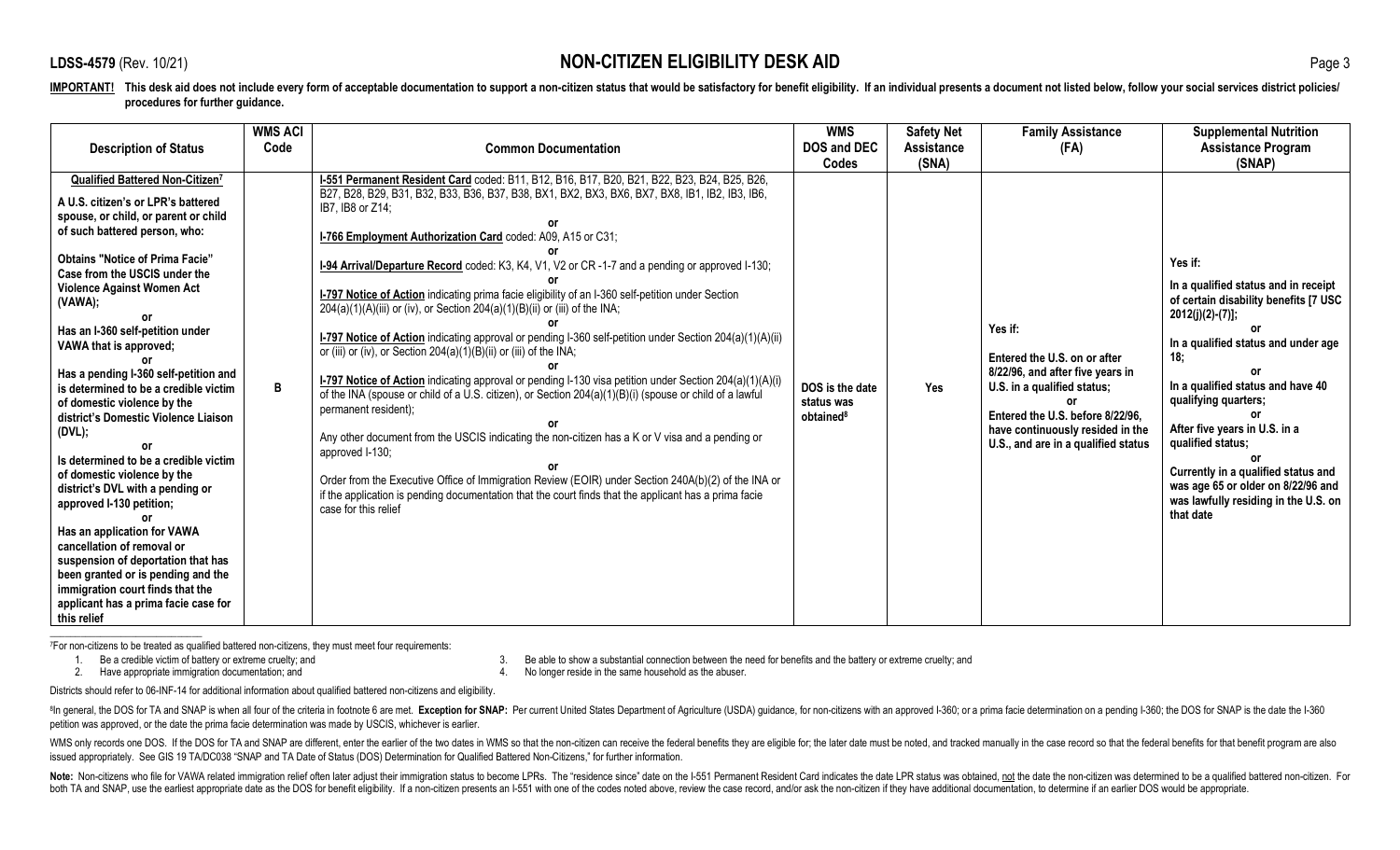|                                                                                                                                                             | <b>WMS ACI</b> |                                                                                                                                                                                                                                                                                                                                                                                                                                                                                                                                                                                                                             | <b>WMS</b>                                                                               | <b>Safety Net</b>          | <b>Family Assistance</b>                                                                                                                                                                                                        | <b>Supplemental Nutrition</b>                                                                                                                                                                                                                                                                                                                                                                                               |
|-------------------------------------------------------------------------------------------------------------------------------------------------------------|----------------|-----------------------------------------------------------------------------------------------------------------------------------------------------------------------------------------------------------------------------------------------------------------------------------------------------------------------------------------------------------------------------------------------------------------------------------------------------------------------------------------------------------------------------------------------------------------------------------------------------------------------------|------------------------------------------------------------------------------------------|----------------------------|---------------------------------------------------------------------------------------------------------------------------------------------------------------------------------------------------------------------------------|-----------------------------------------------------------------------------------------------------------------------------------------------------------------------------------------------------------------------------------------------------------------------------------------------------------------------------------------------------------------------------------------------------------------------------|
| <b>Description of Status</b>                                                                                                                                | Code           | <b>Common Documentation</b>                                                                                                                                                                                                                                                                                                                                                                                                                                                                                                                                                                                                 | <b>DOS and DEC</b><br><b>Codes</b>                                                       | <b>Assistance</b><br>(SNA) | (FA)                                                                                                                                                                                                                            | <b>Assistance Program</b><br>(SNAP)                                                                                                                                                                                                                                                                                                                                                                                         |
| <b>Victim of Human Trafficking</b><br>*Also explore eligibility for RCA. See<br>16-ADM-02                                                                   | D              | I-551 Permanent Resident Card coded: ST0, ST6, ST7, ST8 or ST9;<br>I-766 Employment Authorization Card coded: A16 or C25;<br>I-94 Arrival/Departure Record coded: T1, T2, T3, T4, T5 or T6 stating admission under Section<br>212(d)(5) of the INA if status granted for at least one year;<br>I-797 Notice of Action indicating approval of an I-914 or I-914A coded: T1, T2, T3, T4, T5 or T6;<br>Certification Document (for adults) or Eligibility Letter (for children) from the Administration for Children<br>and Families (ACF), Office on Trafficking in Persons (OTIP); Must call 1-866-401-5510 for verification | DOS is the date<br>of certification<br>or eligibility by<br><b>OTIP</b><br>See 03-ADM-01 | Yes                        | Yes                                                                                                                                                                                                                             | Yes                                                                                                                                                                                                                                                                                                                                                                                                                         |
| <b>Deportation or Removal Withheld</b>                                                                                                                      | J              | I-766 Employment Authorization Card coded: A10;<br>Order from an Immigration Judge showing the date deportation was withheld under Section 243(h) of<br>the INA as in effect prior to April 1, 1997, or removal withheld under Section 241(b)(3) of the INA                                                                                                                                                                                                                                                                                                                                                                 | DOS is the date<br>status was<br>obtained                                                | Yes                        | Yes                                                                                                                                                                                                                             | <b>Yes</b>                                                                                                                                                                                                                                                                                                                                                                                                                  |
| Parolee (for at least one year)<br>(A parolee is a non-citizen who has<br>been allowed to enter the U.S. for<br>humanitarian or public interest<br>reasons) | G              | I-766 Employment Authorization Card coded: A04 or C11<br>and<br>I-94 Arrival/Departure Record indicating admitted for at least one year;<br>1-94 Arrival/Departure Record stamped: "Paroled pursuant to Section 212(d)(5)," or "parole," or "PIP"<br>with date of entry and date of expiration indicating one year<br>Note: See Cuban/Haitian Entrant section on page 5 if non-citizen is a Cuban or Haitian national.                                                                                                                                                                                                      | DOS is the date<br>status was<br>obtained                                                | Yes                        | Yes if:<br>Entered the U.S. on or after 8/22/96.<br>and after five years in U.S. in a<br>qualified status;<br>or<br>Entered the U.S. before 8/22/96, have<br>continuously resided in the U.S., and<br>are in a qualified status | Yes if:<br>In a qualified status and in<br>receipt of certain disability<br>benefits [7 USC 2012(j)(2)-(7)];<br>In a qualified status and under<br>age 18;<br>In a qualified status and have<br>40 qualifying quarters;<br>0r<br>After five years in U.S. in a<br>qualified status;<br>0r<br>Currently in a qualified status<br>and was age 65 or older on<br>8/22/96 and was lawfully<br>residing in the U.S. on that date |
| Parolee (for less than one year)                                                                                                                            | $\mathsf{T}$   | I-766 Employment Authorization Card coded: A04 or C11;<br>1-94 Arrival/Departure Record stamped: "Paroled pursuant to section 212(d)(5)," or "parole," or "PIP"<br>Note: See Cuban/Haitian Entrant section on page 5 if non-citizen is a Cuban or Haitian national.                                                                                                                                                                                                                                                                                                                                                         | DOS is left<br>blank                                                                     | Yes                        | <b>No</b>                                                                                                                                                                                                                       | <b>No</b>                                                                                                                                                                                                                                                                                                                                                                                                                   |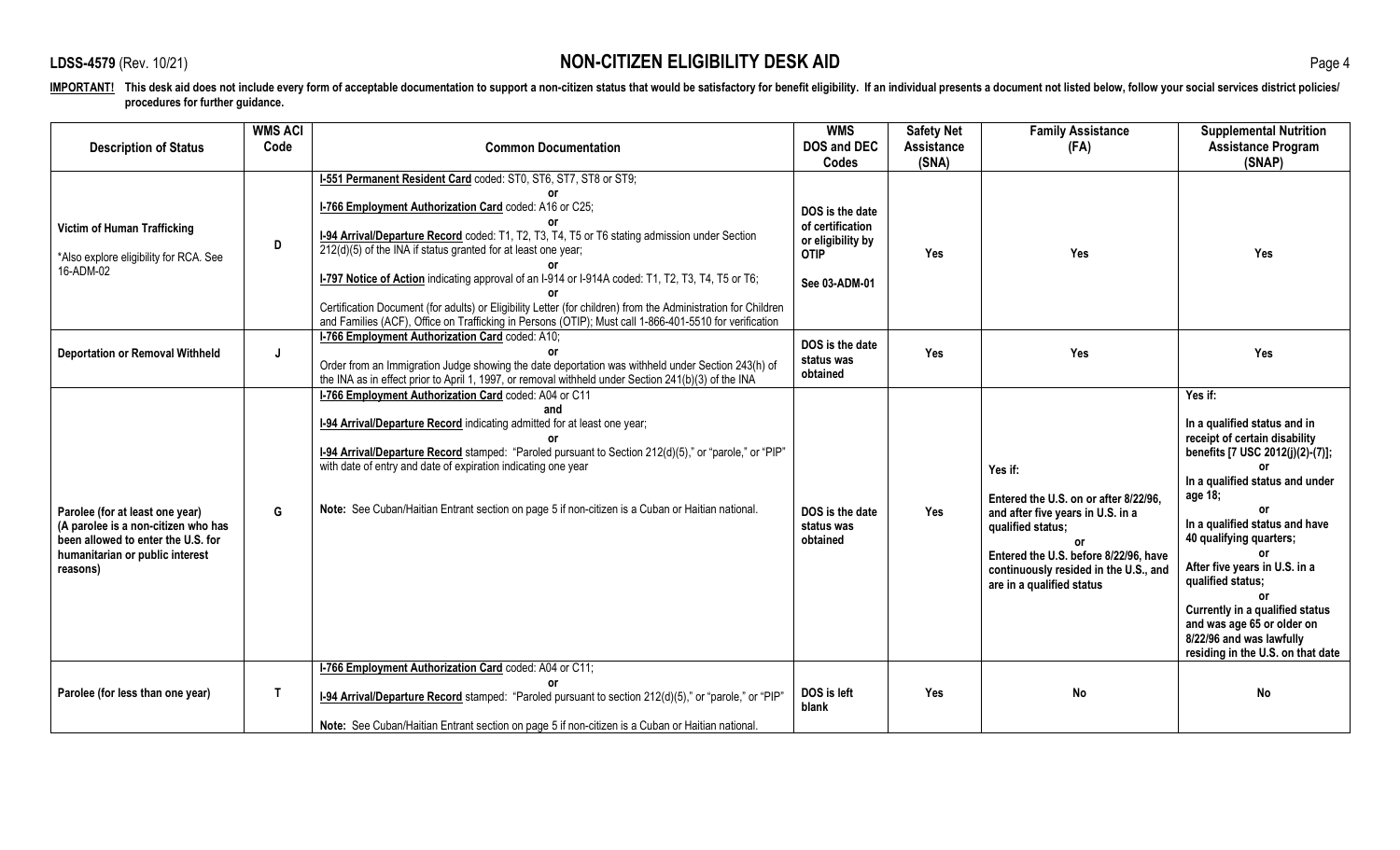\_\_\_\_\_\_\_\_\_\_\_\_\_\_\_\_\_\_\_\_\_\_\_\_\_\_\_\_\_\_\_\_

IMPORTANT! This desk aid does not include every form of acceptable documentation to support a non-citizen status that would be satisfactory for benefit eligibility. If an individual presents a document not listed below, fo **procedures for further guidance.**

|                                                                                                                                                                                                                                                                                                              | <b>WMS ACI</b> |                                                                                                                                                                                                                                                                                                                                                                                                                                                                                                                                                                                                                                                                                                                                                                                                                                                                                                                                                                                                                                                                                                                                                                                                                                                                                                                                                                                                                 | <b>WMS</b>                                | <b>Safety Net</b>   | <b>Family Assistance</b> | <b>Supplemental Nutrition</b>       |
|--------------------------------------------------------------------------------------------------------------------------------------------------------------------------------------------------------------------------------------------------------------------------------------------------------------|----------------|-----------------------------------------------------------------------------------------------------------------------------------------------------------------------------------------------------------------------------------------------------------------------------------------------------------------------------------------------------------------------------------------------------------------------------------------------------------------------------------------------------------------------------------------------------------------------------------------------------------------------------------------------------------------------------------------------------------------------------------------------------------------------------------------------------------------------------------------------------------------------------------------------------------------------------------------------------------------------------------------------------------------------------------------------------------------------------------------------------------------------------------------------------------------------------------------------------------------------------------------------------------------------------------------------------------------------------------------------------------------------------------------------------------------|-------------------------------------------|---------------------|--------------------------|-------------------------------------|
| <b>Description of Status</b>                                                                                                                                                                                                                                                                                 | Code           | <b>Common Documentation</b>                                                                                                                                                                                                                                                                                                                                                                                                                                                                                                                                                                                                                                                                                                                                                                                                                                                                                                                                                                                                                                                                                                                                                                                                                                                                                                                                                                                     | <b>DOS and DEC</b><br>Codes               | Assistance<br>(SNA) | (FA)                     | <b>Assistance Program</b><br>(SNAP) |
| <b>Cuban/Haitian Entrant</b><br>*Also explore eligibility for RCA. See 16-<br>ADM-02                                                                                                                                                                                                                         | $\mathsf{H}$   | I-551 Permanent Resident Card or Temporary I-551 stamp in foreign passport coded: CU6,<br>CU7, CH6, HA6 or HB6;<br>1-94 Arrival/Departure Record stamped: "Cuban/Haitian Entrant (status pending)" or coded<br>CU6, CU7, HF, HP0, HP1 or HPD;<br>Any other document from the USCIS indicating parole under the Haitian Family Reunification<br>Parole Program (HFRP) coded "HF;"<br>Reasonable evidence of being a Cuban or Haitian national (citizen)<br>and one of the following:<br>I-766 Employment Authorization Card coded: C8, C08, or C11;<br><b>I-766 Employment Authorization Card</b> coded: C18 (Order of Supervision) with additional<br>documentation to support previous or current parole status into the U.S.;<br>1-94 Arrival/Departure Record stamped: "Form I-589 filed;"<br>1-94 Arrival/Departure Record stamped: "paroled under Section 212(d)(5) of the INA," or<br>"Section 212(d)(5) of the INA," or stamp showing parole in U.S. on or after 10/10/80;9<br>I-797C Notice of Action confirming USCIS's receipt of the non-citizen's Form I-589 (Application<br>for Asylum and Withholding of Removal);<br>Documentation issued by the DHS or the Department of Justice's EOIR showing that the non-<br>citizen is in removal proceedings (this includes Notice to Appear (DHS Form I-862), or Order of<br>Supervision (DHS I-220B) if there is also evidence of parole into the U.S.) | DOS is the date<br>status was<br>obtained | Yes                 | Yes                      | Yes                                 |
| Active Military: a qualified non-citizen<br>who is on active duty, other than active<br>duty for training, in the United States<br>Armed Forces, or their spouse, un-<br>remarried surviving spouse, or<br>unmarried dependent child if such<br>spouse or dependent child is also a<br>qualified non-citizen | M              | Proof of qualified non-citizen status<br>and<br>Military Identification Card (Active) that lists an expiration date of more than one year from the<br>date of determination. If ID card is due to expire within one year from the date of determination,<br>use a copy of current military orders.                                                                                                                                                                                                                                                                                                                                                                                                                                                                                                                                                                                                                                                                                                                                                                                                                                                                                                                                                                                                                                                                                                              | DOS is the date<br>status was<br>obtained | Yes                 | <b>Yes</b>               | Yes                                 |

<sup>&</sup>lt;sup>9</sup>Exception: This guideline does not apply when the non-citizen was paroled solely to testify as a witness in a judicial, administrative or legislative proceeding, or when the parolee is in legal custody pending criminal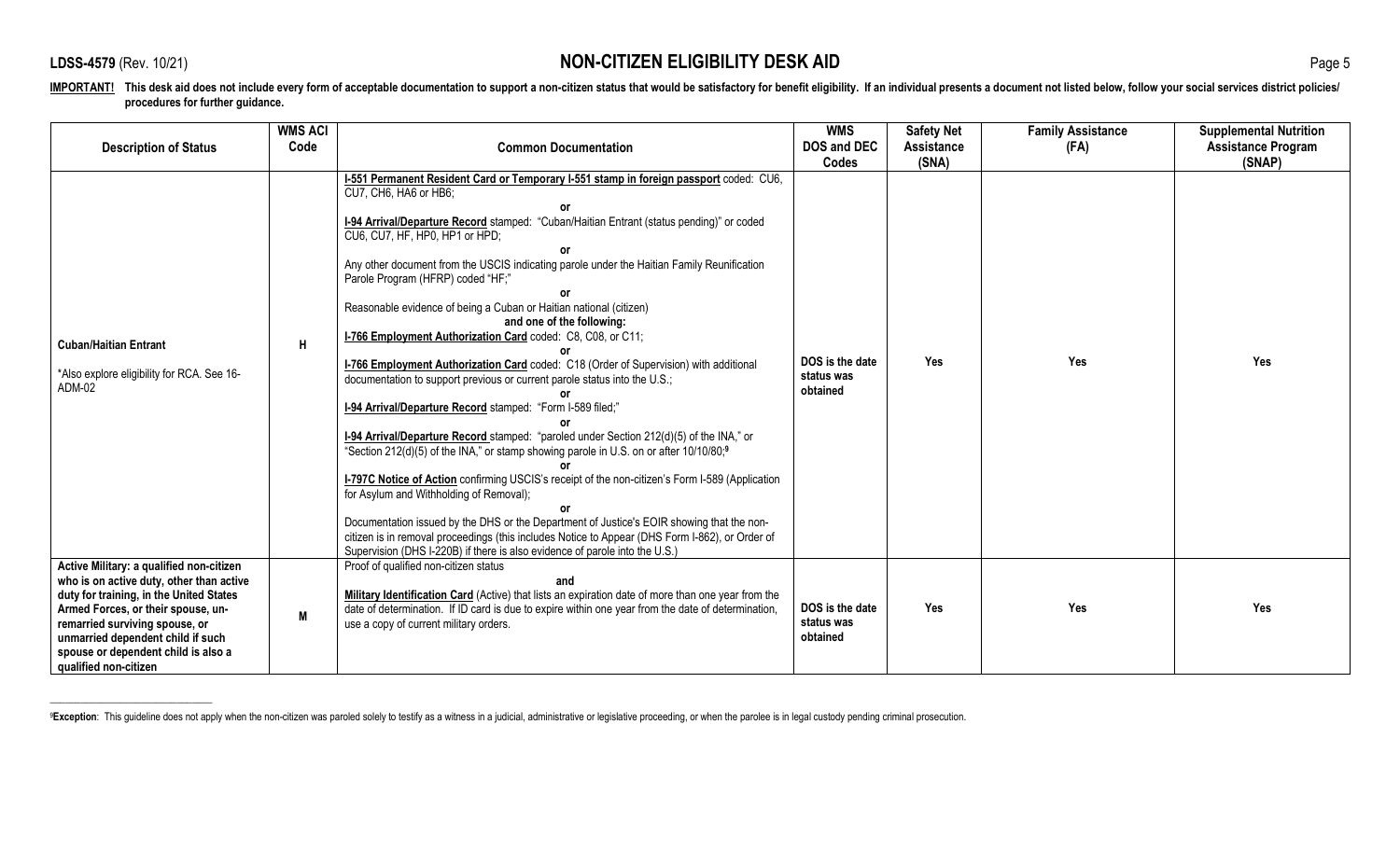| <b>Description of Status</b>                                                                                                                                                                                                                                                                                                                                                                                                                                                                                                                                                                                                                                                                                                                                                                                                                                             | <b>WMS ACI</b><br>Code | <b>Common Documentation</b>                                                                                                                                                                                                                                                                                                                                                                                | <b>WMS</b><br><b>DOS and DEC</b><br><b>Codes</b> | <b>Safety Net</b><br><b>Assistance</b><br>(SNA) | <b>Family Assistance</b><br>(FA) | <b>Supplemental Nutrition</b><br><b>Assistance Program</b><br>(SNAP) |
|--------------------------------------------------------------------------------------------------------------------------------------------------------------------------------------------------------------------------------------------------------------------------------------------------------------------------------------------------------------------------------------------------------------------------------------------------------------------------------------------------------------------------------------------------------------------------------------------------------------------------------------------------------------------------------------------------------------------------------------------------------------------------------------------------------------------------------------------------------------------------|------------------------|------------------------------------------------------------------------------------------------------------------------------------------------------------------------------------------------------------------------------------------------------------------------------------------------------------------------------------------------------------------------------------------------------------|--------------------------------------------------|-------------------------------------------------|----------------------------------|----------------------------------------------------------------------|
| Veteran: a veteran who is a qualified<br>non-citizen and who (1) has received a<br>discharge from the United States<br>Armed Forces characterized as<br>honorable and not on account of<br>alienage, or (2) has a qualifying<br>condition, as defined in Section 350 of<br>the New York State Executive Law, and<br>has received a discharge other than<br>bad conduct or dishonorable (and not<br>on account of alienage) from the<br>Armed Forces, or (3) is a discharged<br><b>LGBT veteran, as defined in Section</b><br>350 of the New York State Executive<br>Law, and has received a discharge<br>other than bad conduct or<br>dishonorable (and not on account of<br>alienage) from the Armed Forces; or<br>their spouse, un-remarried surviving<br>spouse, or unmarried dependent child<br>if such spouse or dependent child is<br>also a qualified non-citizen | $\mathbf{v}$           | Proof of qualified non-citizen status<br>and<br>DD Form 214 Discharge Certificate that states "Honorable." A character of discharge "Under<br>Honorable Conditions" is not an "Honorable Discharge" for these purposes. Narrative Reason for<br>Separation block must not state that discharge was for reason of "alienage" or lack of U.S. citizenship.                                                   | DOS is the date<br>status was<br>obtained        | Yes                                             | Yes                              | Yes                                                                  |
| North American Indian born in Canada                                                                                                                                                                                                                                                                                                                                                                                                                                                                                                                                                                                                                                                                                                                                                                                                                                     | C                      | I-551 Permanent Resident Card coded: S13 or temporary I-551 stamp in a Canadian passport;<br>or<br>I-94 Arrival/Departure Record stamped: S13;<br>or<br>Tribal document certifying at least 50% American Indian blood, as required by Section 289 of the INA<br>and<br>School records, or, a birth or baptismal certificate issued on a reservation, or, other satisfactory<br>evidence of birth in Canada | N/A                                              | Yes                                             | <b>Yes</b>                       | <b>Yes</b>                                                           |
| Member of federally recognized tribe<br>born outside U.S.                                                                                                                                                                                                                                                                                                                                                                                                                                                                                                                                                                                                                                                                                                                                                                                                                | $\mathbf{C}$           | Membership card or other tribal document demonstrating membership in a federally recognized Indian<br>tribe under Section 4(e) of the Indian Self-Determination and Education Assistance Act                                                                                                                                                                                                               | N/A                                              | Yes                                             | Yes                              | Yes                                                                  |
| Permanent nonimmigrant, pursuant to<br>P.L. 99-239, as amended (applicable to<br>citizens of the Federated States of<br>Micronesia and Marshall Islands) or<br>P.L. 99-658 (applicable to citizens of<br>Palau)                                                                                                                                                                                                                                                                                                                                                                                                                                                                                                                                                                                                                                                          | $\Omega$               | I-766 Employment Authorization Card coded: A08;<br>I-94 Arrival/Departure Record stamped: CFA/MIS "DS" (Duration of Status), D/S; or, CFA/PAL "DS"<br>(Duration of Status), D/S                                                                                                                                                                                                                            | DOS is left<br>blank                             | Yes                                             | <b>No</b>                        | No                                                                   |
| Continuous entry and residence in the<br>U.S. prior to January 1, 1972                                                                                                                                                                                                                                                                                                                                                                                                                                                                                                                                                                                                                                                                                                                                                                                                   | $\mathbf 0$            | I-766 Employment Authorization Card coded: C16;<br>Any other document from the EOIR or USCIS indicating Registry Application is pending;<br>Any documentary proof establishing entry and continuous residence                                                                                                                                                                                              | DOS is left<br>blank                             | Yes                                             | <b>No</b>                        | No                                                                   |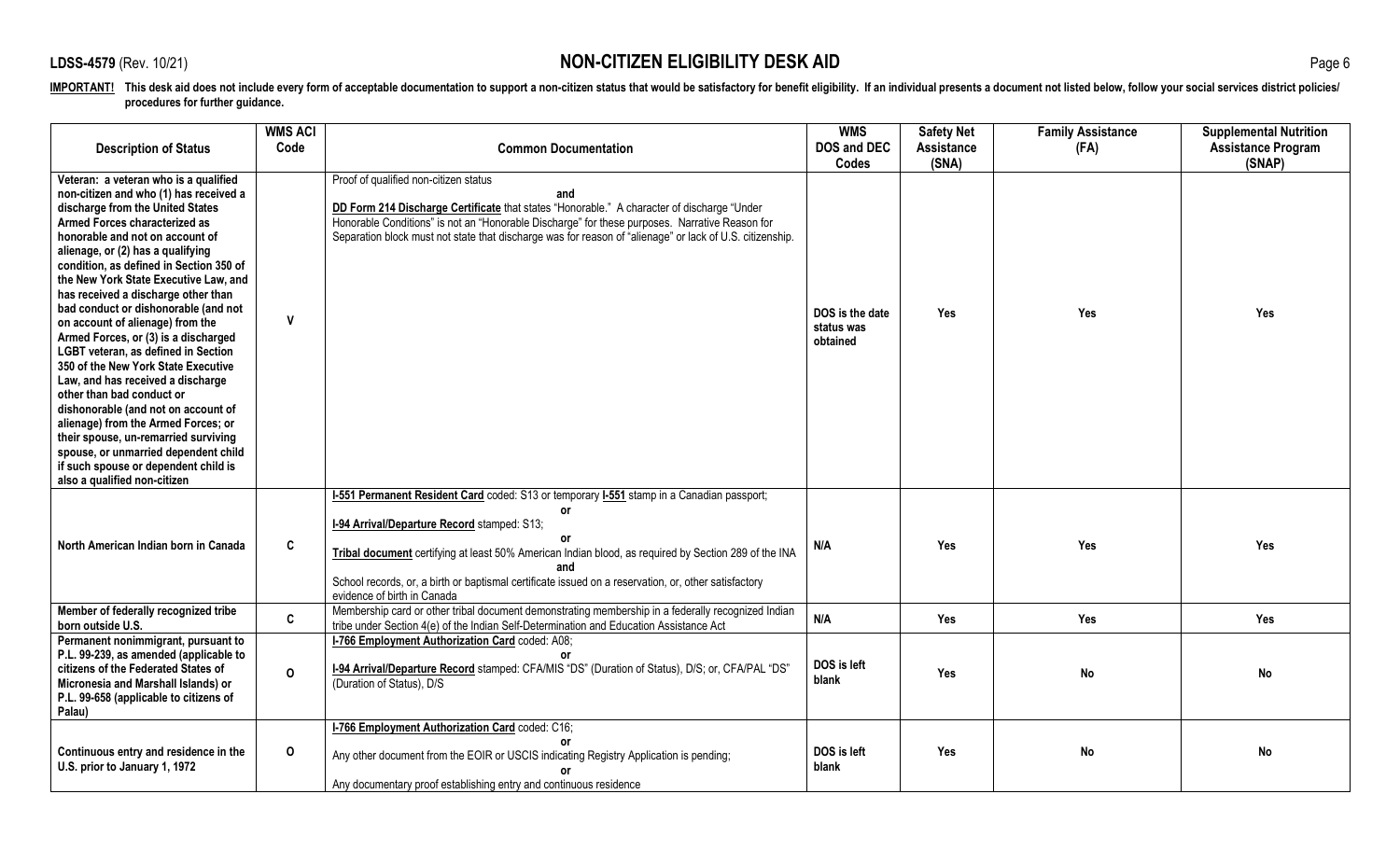\_\_\_\_\_\_\_\_\_\_\_\_\_\_\_\_\_\_\_\_\_\_\_\_\_\_\_\_\_

IMPORTANT! This desk aid does not include every form of acceptable documentation to support a non-citizen status that would be satisfactory for benefit eligibility. If an individual presents a document not listed below, fo **procedures for further guidance.**

|                                                                                                        | <b>WMS ACI</b> |                                                                                                                                                                                                                                                                                                                                                                                                          | <b>WMS</b>           | <b>Safety Net</b> | <b>Family Assistance</b> | <b>Supplemental Nutrition</b> |
|--------------------------------------------------------------------------------------------------------|----------------|----------------------------------------------------------------------------------------------------------------------------------------------------------------------------------------------------------------------------------------------------------------------------------------------------------------------------------------------------------------------------------------------------------|----------------------|-------------------|--------------------------|-------------------------------|
| <b>Description of Status</b>                                                                           | Code           | <b>Common Documentation</b>                                                                                                                                                                                                                                                                                                                                                                              | <b>DOS and DEC</b>   | Assistance        | (FA)                     | <b>Assistance Program</b>     |
|                                                                                                        |                |                                                                                                                                                                                                                                                                                                                                                                                                          | Codes                | (SNA)             |                          | (SNAP)                        |
|                                                                                                        |                | I-766 Employment Authorization Card coded: C18;                                                                                                                                                                                                                                                                                                                                                          |                      |                   |                          |                               |
|                                                                                                        |                | 0r                                                                                                                                                                                                                                                                                                                                                                                                       |                      |                   |                          |                               |
|                                                                                                        |                | I-220B Order of Supervision;                                                                                                                                                                                                                                                                                                                                                                             |                      |                   |                          |                               |
| Subject to an Order of Supervision                                                                     | $\mathbf{o}$   | Any other authoritative document indicating an Order of Supervision                                                                                                                                                                                                                                                                                                                                      | DOS is left<br>blank | Yes               | <b>No</b>                | No                            |
|                                                                                                        |                | Note: Cuban or Haitian nationals under an Order of Supervision are deemed to retain their Cuban-<br>Haitian Entrant status for benefit eligibility purposes if they can document they are a national of Cuba<br>or Haiti with a previous or current parole status into the U.S. <sup>10</sup>                                                                                                            |                      |                   |                          |                               |
|                                                                                                        |                | Order from the EOIR granting cancellation of removal;                                                                                                                                                                                                                                                                                                                                                    |                      |                   |                          |                               |
| <b>Cancellation of Removal</b>                                                                         | $\mathbf 0$    |                                                                                                                                                                                                                                                                                                                                                                                                          | DOS is left<br>blank | Yes               | <b>No</b>                | <b>No</b>                     |
|                                                                                                        |                | Any other document from the EOIR indicating cancellation of removal granted                                                                                                                                                                                                                                                                                                                              |                      |                   |                          |                               |
| <b>Deferred Action Status</b>                                                                          | $\mathbf 0$    | I-766 Employment Authorization Card coded: C14 or C33;<br><b>I-797 Notice of Action</b> indicating approved "Deferred Action for Childhood Arrivals" (DACA)<br>application;<br>Any document from the USCIS granting deferred action to a "U" visa applicant;<br>Any other document from the EOIR or USCIS indicating deferred action including any documentation                                         | DOS is left<br>blank | Yes               | No                       | No                            |
|                                                                                                        |                | that a DACA application has been approved                                                                                                                                                                                                                                                                                                                                                                |                      |                   |                          |                               |
| "U" Visa                                                                                               | 0              | I-766 Employment Authorization Card coded: A19 or A20;<br>I-94 Arrival/Departure Record stamped: U1, U2, U3, U4, or U5;<br>I-797 Notice of Action indicating that a petition for "U" nonimmigrant status was approved;<br>Any other document from the USCIS indicating "U" nonimmigrant status                                                                                                           | DOS is left<br>blank | Yes               | No                       | <b>No</b>                     |
|                                                                                                        |                | I-766 Employment Authorization Card coded: C21;                                                                                                                                                                                                                                                                                                                                                          |                      |                   |                          |                               |
| "S" Visa                                                                                               | $\mathbf 0$    | I-94 Arrival/Departure Record stamped: S5, S6, or S7;<br>Any other document from the USCIS indicating "S" visa status                                                                                                                                                                                                                                                                                    | DOS is left<br>blank | Yes               | <b>No</b>                | No                            |
|                                                                                                        |                | I-766 Employment Authorization Card coded: A9, A09, A14, or A15;                                                                                                                                                                                                                                                                                                                                         |                      |                   |                          |                               |
| "K3" or "K4" or "V" Visa Granted<br>Under the Legal Immigration Family<br><b>Equity Act (LIFE Act)</b> | $\mathbf 0$    | I-94 Arrival/Departure Record stamped: K3, K4, V1, V2, or V3;<br><b>or</b><br>Unexpired "K3," "K4," or "V" visa in passport<br>Note: If an expired "K" or "V" visa is submitted, then proof that an I-539 (Application to Extend/Change<br>Nonimmigrant Status) was filed with USCIS, and, proof that a Form I-130, I-485, or an immigrant visa<br>application is still pending, must also be submitted. | DOS is left<br>blank | Yes               | <b>No</b>                | No                            |

10Refer to GIS 16 TA/DC048 "Eligibility to Participate in SNAP by Certain Cuban Nationals Under an Order of Supervision," for additional information regarding SNAP eligibility for these non-citizens.